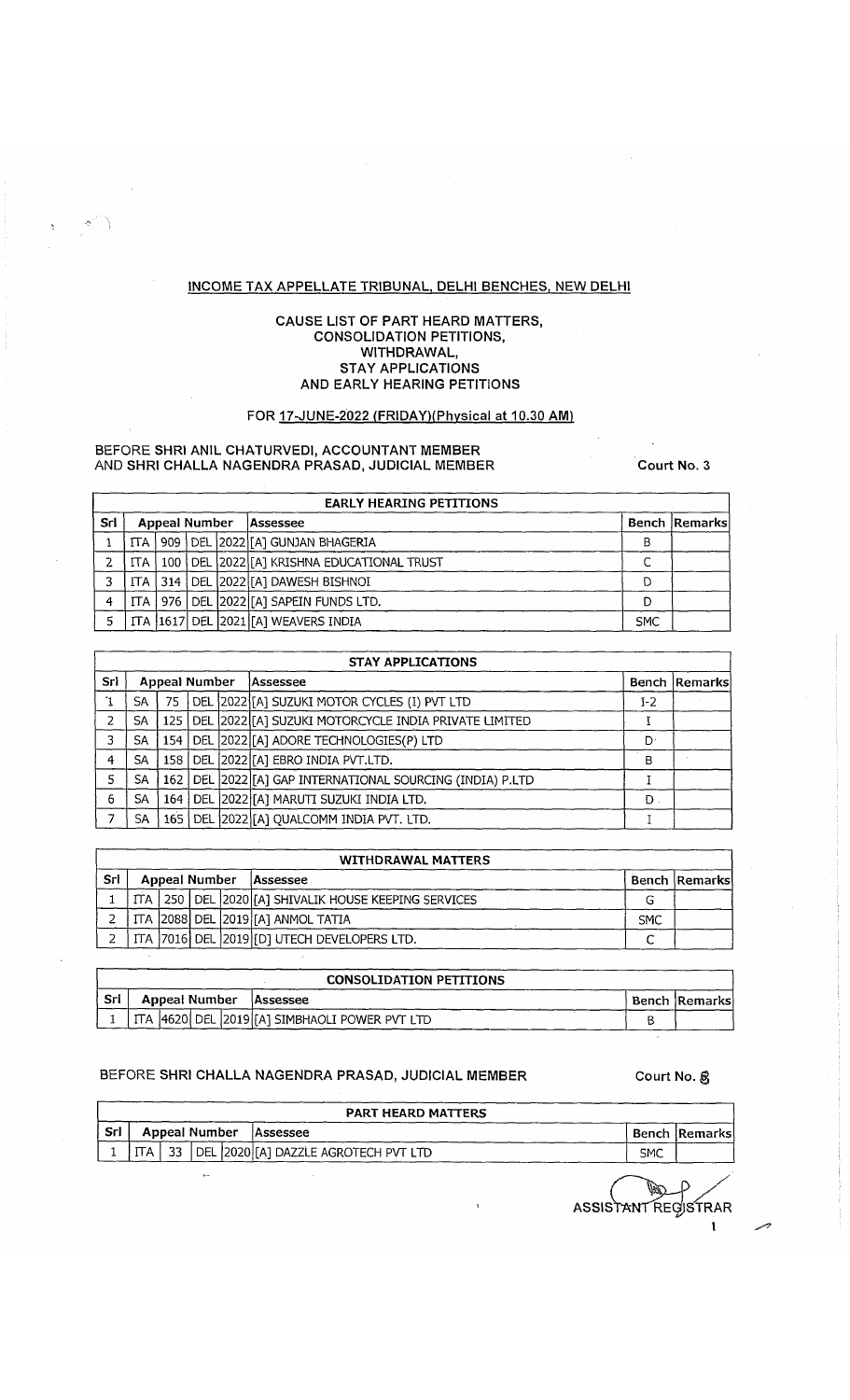## INCOME TAX APPELLATE TRIBUNAL, DELHI BENCHES, NEW DELHI

T

 $\mathsf{r}$ 

 $\cdot$ 

### **CAUSE LIST OF** MISCELLANEOUS APPLICATIONS FOR 17-JUNE-2022 (FRIDAY) PHYSICAL AT 10:30A.M.

#### BEFORE **SHRI SHAMIM YAHYA, ACCOUNTANT MEMBER** <u>AND **SHRI CHALLA NAGENDRA PRASAD, JUDICIAL MEMBER**</u> MISCELLANEOUS APPLICATIONS COURT NO.-2

|     |           |     |                      | MISCLELANCOUS AFFEICATIONS                   |            | CUUNTINU. Z  |
|-----|-----------|-----|----------------------|----------------------------------------------|------------|--------------|
| Srl |           |     | <b>Appeal Number</b> | Bench<br>lAssessee                           |            | TO<br>Author |
|     | MA        | 392 | <b>DEL</b>           | 2011   [A] SHRI NARINDER KUMAR JAIN          | F          | AΜ           |
| 2   | МA        | 393 | DEL                  | 2011 [[A] SHRI NARINDER KUMAR JAIN           | F          | AM           |
| 3   | MA        | 408 | <b>DEL</b>           | [2017][D] YASH PAL MEHTA                     | <b>SMC</b> | <b>AM</b>    |
| 4   | MA.       | 648 | DEL                  | [2018][D] SHALIMAR TOWN PLANNERS PVT. LTD.   | G          | JM           |
| 5   | MA.       | 747 | <b>DEL</b>           | 2019 [D] M/S SHIV NARESH SPORTS PVT. LTD.    | F          | AM           |
| 6.  | <b>MA</b> | 753 | DEL                  | [2017][D] IAG PROMOTERS & DEVELOPERS P. LTD. | C          | AM           |
|     | MA.       | 861 |                      | DEL   2018   [A] H.J. HEINZ COMPANY, USA     |            | JM           |
| 8   | MA.       | 862 |                      | DEL   2019   [A] H.J. HEINZ COMPANY, USA     |            | <b>JM</b>    |

# BEFORE **SHRI ANIL CHATURVEDI, ACCOUNTANT MEMBER** <u>AND **SHRI YOGESH KUMAR US, JUDICIAL MEMBER**</u>

|                | <b>MISCELLANEOUS APPLICATIONS</b> |     |                      |  |                                           |       |              |  |  |
|----------------|-----------------------------------|-----|----------------------|--|-------------------------------------------|-------|--------------|--|--|
| Srl            |                                   |     | <b>Appeal Number</b> |  | Assessee                                  | Bench | TO<br>Author |  |  |
| 1              | MA                                | 2   | <b>DEL</b>           |  | 2018 [A] SAVE N GROW FINSEC PVT. LTD.     | D     | AM           |  |  |
| 2              | MA                                | 90  | DEL.                 |  | 2021 [[A] AJAY KUMAR AGGARWAL             | A     | AM           |  |  |
| 3.             | MA.                               | 91  | <b>DEL</b>           |  | 2021 [A] AJAY KUMAR AGGARWAL              | Α     | AM           |  |  |
| $\overline{4}$ | MA.                               | 92  | <b>DEL</b>           |  | 2021 [[A] AJAY KUMAR AGGARWAL             | А     | AM           |  |  |
| 5              | MA.                               | 246 | DEL.                 |  | 2018 [D] M/S JASMINE BUILD TECH PVT. LTD. | D     | JM           |  |  |
| 6              | МA                                | 247 | <b>DEL</b>           |  | 2018 [D] M/S JASMINE BUILDTECH (P) LTD.   | D     | JM           |  |  |
| 7              | MA.                               | 252 | <b>DEL</b>           |  | 2019 [D] VRC CONSTRUCTIONS INDIA (P) LTD. | F     | AM           |  |  |
| 8              | MA.                               | 291 | <b>DEL</b>           |  | 2018 [[A] NATIONAL BAKERY MACHINE         | Е     | AM           |  |  |
| 9              | <b>MA</b>                         | 352 | <b>DEL</b>           |  | 2017 [A] SMT RAJESHWARI HOOJA             | F     | JM           |  |  |
| 10             | MA.                               | 433 | DEL.                 |  | 2017 [[A] M/S ROHAN MOTORS LTD.           | F     | AM.          |  |  |
| 11             | МA                                | 734 | DEL.                 |  | 2018 [D] RAM BAHADUR KHURANIA             | F     | AM           |  |  |
| 12             | МA                                | 759 | DEL                  |  | 2019 [D] VASUDEVA JEWELLERS PVT. LTD.     | D     | JM           |  |  |
| 13             | MA                                | 777 | <b>DEL</b>           |  | 2018 [[A] SMT ARTI SHARMA                 | A     | AM           |  |  |
| 14             | MA                                | 791 | DEL                  |  | 2018 [A] INDER SINGH                      | С     | AM           |  |  |

## BEFORE SHRI ANIL CHATURVEDI, ACCOUNTANT MEMBER AND SHRI NARENDER KUMAR CHOUDHRY, JUDICIAL MEMBER

|     |               |     |  |  | <b>MISCELLANEOUS APPLICATIONS</b>         |       | <b>COURT NO.-31</b> |
|-----|---------------|-----|--|--|-------------------------------------------|-------|---------------------|
| Srl | Appeal Number |     |  |  | lAssessee                                 | Bench | TO<br>Author        |
|     | MA            | 137 |  |  | DEL   2018   [D] M/S. NSR FARMS PVT. LTD. |       | AΜ                  |
|     | MA            | 432 |  |  | DEL 2018 [A] SH. PADAM SINGHEE            |       | AM                  |

## BEFORE SHRI ANIL CHATURVEDI, ACCOUNTANT MEMBER

|            |                      |  | <b>MISCELLANEOUS APPLICATIONS</b>                    |       | <b>COURT NO.-3</b> |
|------------|----------------------|--|------------------------------------------------------|-------|--------------------|
| <b>Srl</b> | <b>Appeal Number</b> |  | <b>Assessee</b>                                      | Bench | Author I           |
|            | MA                   |  | 785   DEL   2019   [A] RESORTS CONSORTIUM INDIA LTD. | I-2   | AM                 |

 $....2/-$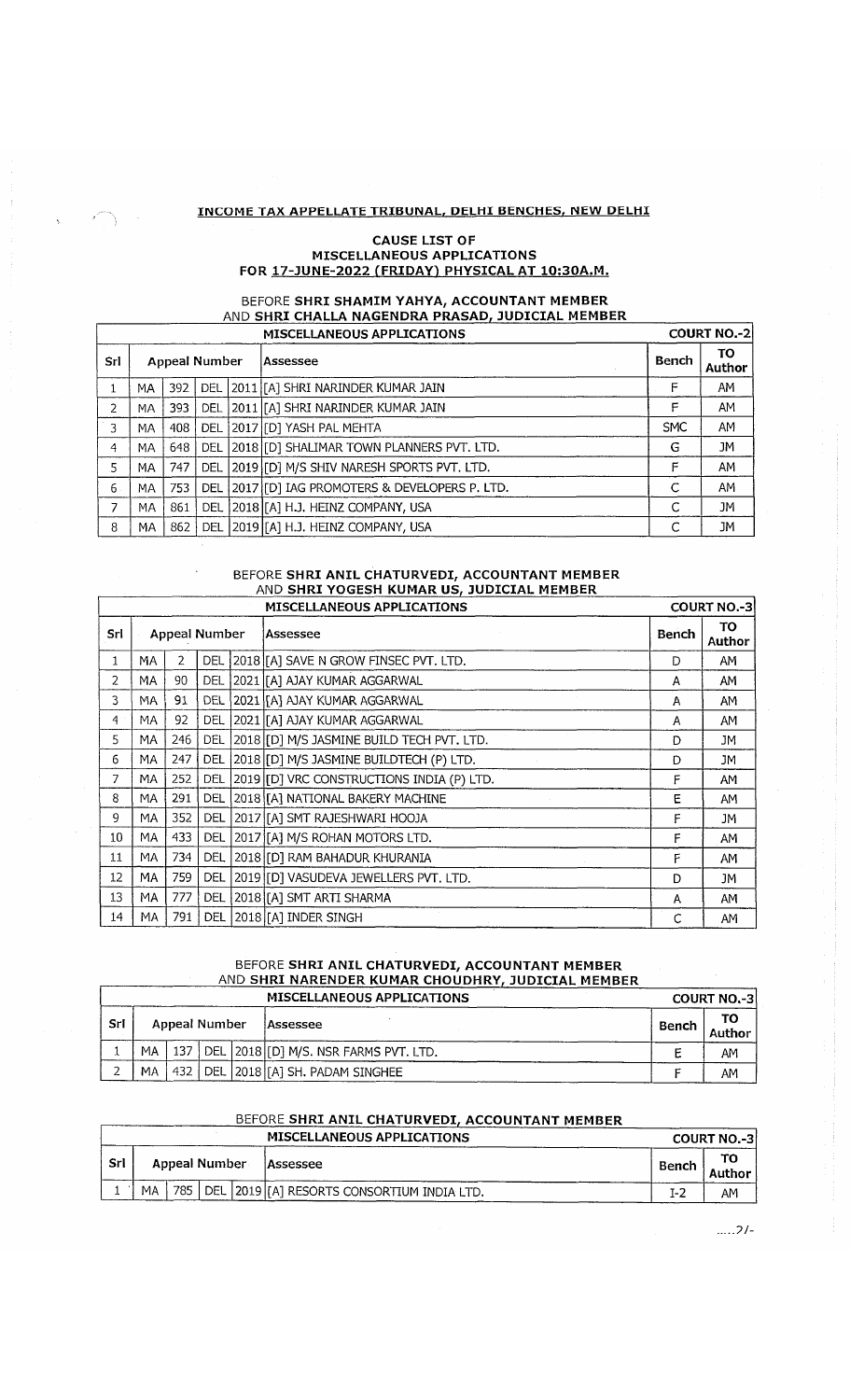### Date: 17.06.2022

|     |           |     |                                  |  | MISCELLANEOUS APPLICATIONS                           |       | <b>COURT NO.-5</b> |  |
|-----|-----------|-----|----------------------------------|--|------------------------------------------------------|-------|--------------------|--|
| Sri |           |     | <b>Appeal Number</b><br>Assessee |  |                                                      | Bench | TO<br>Author       |  |
|     | MA        | 44  |                                  |  | DEL   2022 [[A] M/S. ALLIED PERFUMERS PVT. LTD.      | D     | JM                 |  |
| 2   | MA        | 71  |                                  |  | DEL 2022 [[A] SH. RAJIV JAIN                         | D     | JM                 |  |
| 3   | MA        | 137 | <b>DEL</b>                       |  | 2021 [A] NISHIT FINCAP P. LTD.                       | Е     | AM                 |  |
| 4   | МA        | 440 |                                  |  | DEL   2018   [A] NIAGARA HOTELS & BUILDERS PVT. LTD. | Е     | AM                 |  |
| 5   | МA        | 541 |                                  |  | DEL 2019 [[A] PJSC STROYTRANSGAZ                     | F     | AM                 |  |
| 6   | MA        | 542 |                                  |  | DEL 2019 [[A] PJSC STROYTRANSGAZ                     | F     | AM                 |  |
|     | <b>MA</b> | 543 |                                  |  | DEL 2019 [[A] PJSC STROYTRANSGAZ                     | F     | AM                 |  |

# BEFORE SHRI NARENDRA KUMAR BILLAIYA, ACCOUNTANT MEMBER AND SHRI ANUBHAV SHARMA, JUDICIAL MEMBER

#### BEFORE **SHRI NARENDRA KUMAR BILLAIYA, ACCOUNTANT MEMBER** AND **SHRI NARENDER KUMAR CHOUDHRY, JUDICIAL MEMBER** MISCELLANEOUS APPLICATIONS COURT NO.

|     |               | MISCLLLANLOUS AFFLICATIONS |  |           |                                                  |                |    |
|-----|---------------|----------------------------|--|-----------|--------------------------------------------------|----------------|----|
| Sri | Appeal Number |                            |  | lAssessee | Bench                                            | TO .<br>Author |    |
|     | МA            | 438 l                      |  |           | DEL   2018   [D] CEVA FREIGHT INDIA PRIVATE LTD. | $I - 2$        | AΜ |
|     | MA            | 454                        |  |           | DEL   2016   [D] RAJEEV KUMAR MANN               |                | JM |

## BEFORE SHRI NARENDRA KUMAR BILLAIYA, ACCOUNTANT MEMBER

|     | <b>MISCELLANEOUS APPLICATIONS</b><br><b>COURT NO.-5</b> |     |  |  |                                 |            |                 |  |  |  |  |  |
|-----|---------------------------------------------------------|-----|--|--|---------------------------------|------------|-----------------|--|--|--|--|--|
| Srl | <b>Appeal Number</b>                                    |     |  |  | <b>Assessee</b>                 |            | TO.<br>. Author |  |  |  |  |  |
|     | MА                                                      | 270 |  |  | DEL 2017 [[A] SH. SANJAY SHARMA | <b>SMC</b> | AM              |  |  |  |  |  |

# BEFORE SHRI CHALLA NAGENDRA PRASAD, JUDICIAL MEMBER AND SHRI PRADIP KUMAR KEDIA, ACCOUNTANT MEMBER

 $\overline{1}$ 

|     |                      |     |            |  | <b>COURT NO.-8</b>                              |       |               |
|-----|----------------------|-----|------------|--|-------------------------------------------------|-------|---------------|
| Srl | <b>Appeal Number</b> |     |            |  | Assessee                                        | Bench | TO.<br>Author |
|     | MA.                  | 200 |            |  | DEL 2021 [A] VIBRANT FOODS P.LTD                | F     | JM            |
| 2   | MA.                  | 371 | <b>DEL</b> |  | [2018][D] M/S ASHWANI KUMAR & CO. PVT. LTD.     | А     | JM            |
| 3.  | MA.                  | 377 | <b>DEL</b> |  | 2018 [[A] VIRENDRA KUMAR GUPTA                  | G     | <b>AM</b>     |
| 4   | MA.                  | 586 | <b>DEL</b> |  | 2019 [A] DHARA MOTOR FINANCE LTD.               | В     | AM            |
| 5   | MA.                  | 736 |            |  | DEL   2017 [[A] M/S. BALI FARMS PRIVATE LIMITED | A     | AM            |
| 6   | MA.                  | 737 | DEL        |  | [2017][A] M/S. BALI FARMS PRIVATE LIMITED       | Α     | AM            |
| 7   | MA.                  | 738 |            |  | DEL 2017 [A] M/S. BALI FARMS PRIVATE LIMITED    | Α     | AM            |
| 8   | MA.                  | 739 | <b>DEL</b> |  | 2017 [A] M/S. BALI FARMS PRIVATE LIMITED        | Α     | AM            |
| 9   | MA.                  | 740 |            |  | DEL 2017 [[A] M/S. BALI FARMS PRIVATE LIMITED   | А     | AM            |

 $\dots 3/-$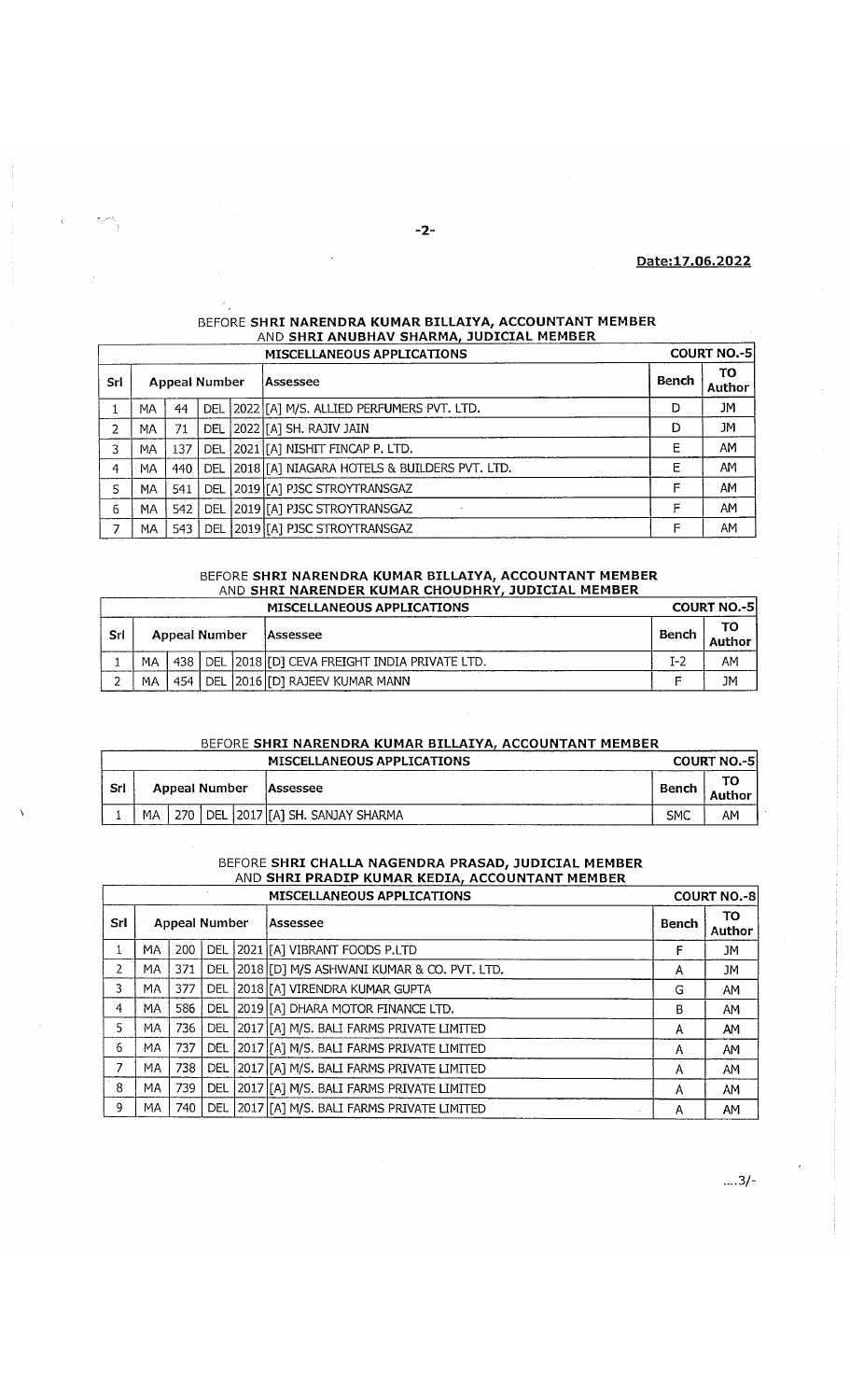### Pate:17.06.2022

## BEFORE **SHRI CHALLA NAGENDRA PRASAD, JUDICIAL MEMBER** <u>AND **SHRI ANADEE NATH MISSHRA, ACCOUNTANT MEMBER**</u>

|     |     |                      |           | <b>MISCELLANEOUS APPLICATIONS</b>                |              | <b>COURT NO.-81</b> |
|-----|-----|----------------------|-----------|--------------------------------------------------|--------------|---------------------|
| Srl |     | <b>Appeal Number</b> | lAssessee | Bench                                            | TO<br>Author |                     |
|     | MA  | 11                   |           | DEL 2020 [[A] RISHI GOYAL                        |              | AM                  |
|     | MA  | 19                   |           | DEL 2020 [D] APL APOLLO TUBES LTD.               | А            | AM                  |
| 3   | MA  |                      |           | 425   DEL 2016   [A] M/S. MEGHNA TOWERS PVT. LTD | E            | AM                  |
| 4   | MA. | 477                  |           | DEL 2019 [[A] PRAMOD KUMAR SAXENA                | D            | AM                  |
|     | MA  | 788                  |           | DEL 2019 [D] M/S. ANDRITZ AG                     | A            | JM                  |

# BEFORE SHRI CHALLA NAGENDRA PRASAD, JUDICIAL MEMBER

|      |    |               |  | <b>MISCELLANEOUS APPLICATIONS</b> |            | <b>COURT NO.-81</b> |
|------|----|---------------|--|-----------------------------------|------------|---------------------|
| -Srl |    | Appeal Number |  | <b>Assessee</b>                   | Bench      | ТΟ<br>. Author      |
|      | МA | 609           |  | DEL   2018   [A] SHAILENDRA       | <b>SMC</b> | JM                  |

**\*REST OF MISCELLANEOUS APPLICATIONS ARE ADJOURNED AS PER ANNEXURE-'A'.**

Assistant Registrar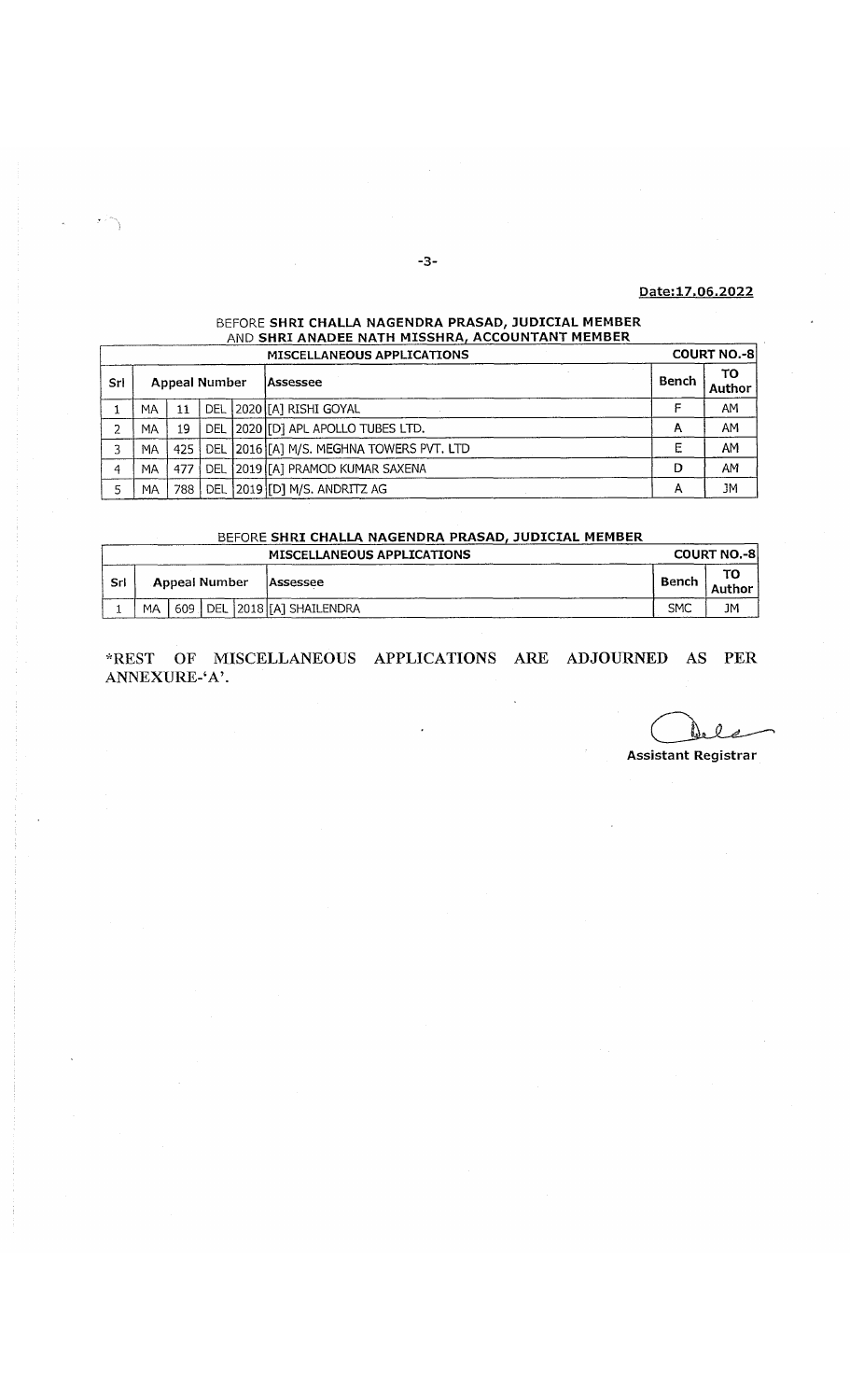# **ANNEXURE-'A'**

# **INCOME TAX APPELLATE TRIBUNAL:DELH1 BENCHES: NEW DELHI**

**Date: 16th June, 2022**

**The following Miscellaneous Applications fixed for hearing on 17/06/2022 are adjourned as per list below: -**

T).

#### BEFORE SHRI GS PANNU, PRESIDENT AND SHRI SAKTIJIT DEY, JUDICIAL MEMBER

|     | Adjourned to 22.07.2022<br><b>MISCELLANEOUS APPLICATIONS</b> |     |       |  |                                           |       |  |             |  |  |  |
|-----|--------------------------------------------------------------|-----|-------|--|-------------------------------------------|-------|--|-------------|--|--|--|
| Srl | Appeal Number                                                |     |       |  | lAssessee                                 | Bench |  | Author      |  |  |  |
|     | MΑ                                                           | 157 | ' DEL |  | ∟  2020  [D] RAMPRO CONSULTANTS PVT. LTD. |       |  | iPresidenti |  |  |  |

### BEFORE **SHRI ANIL CHATURVEDI, ACCOUNTANT MEMBER** AND SHRI KUL BHARAT, JUDICIAL MEMBER

|                | MISCELLANEOUS APPLICATIONS<br>Adjourned to 22.07.2022 |     |            |      |                                                                                                             |              |              |
|----------------|-------------------------------------------------------|-----|------------|------|-------------------------------------------------------------------------------------------------------------|--------------|--------------|
| Srl            | <b>Appeal Number</b>                                  |     |            |      | Assessee                                                                                                    | Bench        | TO<br>Author |
| $\mathbf{1}$   | MA                                                    | 6   | DEL        |      | 2022 [[A] INFRES METHODEX PVT. LTD.                                                                         | $\mathsf{C}$ | JМ           |
| 2              | <b>MA</b>                                             | 13  | <b>DEL</b> |      | 2019 [[A] MOTOROLA INDIA PVT. LTD.                                                                          | $\mathsf{C}$ | AM           |
| 3              | MA                                                    | 14  | <b>DEL</b> |      | 2019 [A] MOTORALA SOLUTIONS INDIA (P) LTD.                                                                  | $I-1$        | AM           |
| $\overline{4}$ | MA                                                    | 16  | DEL        |      | 2021 [[A] AIR FORCE NAVY FARM OWNERS WELFARE ASSOCIATION                                                    | <b>SMC</b>   | AM           |
| 5              | МA                                                    | 196 | <b>DEL</b> |      | 2017 [D] COPAL RESEARCH INDIA PVT. LTD.                                                                     | I            | AM           |
| 6              | MA                                                    | 196 | <b>DEL</b> |      | 2018 [[A] M/S. UGS FINANCE PVT. LTD.                                                                        | H            | AM           |
| $\overline{7}$ | MA                                                    | 292 | DEL        |      | 2018 [D] M/S. RANGOLI BUILDTECH PVT. LTD.                                                                   | F            | <b>JM</b>    |
| 8              | MA                                                    | 366 | <b>DEL</b> |      | 2016 [A] M/S. SUSHILA MILK SPECIALTIES PVT. LTD.                                                            | G            | AM           |
| 9              | <b>MA</b>                                             | 384 | DEL        |      | 2018 [[A] ATOTECH INDIA PVT. LTD.                                                                           | $I-1$        | AM           |
| 10             | MA                                                    | 423 | <b>DEL</b> |      | 2016 [A] SH. KABUL CHAWLA                                                                                   | D            | AM           |
| 11             | MA                                                    | 449 | <b>DEL</b> |      | 2017 [D] PERFETTI VAN MELLE INDIA PVT. LTD.                                                                 | $I-1$        | AM           |
| 12             | МA                                                    | 455 | <b>DEL</b> |      | 2019 [A] PAWAN HANS LIMITED                                                                                 | Е            | <b>JM</b>    |
| 13             | MA                                                    | 496 | <b>DEL</b> |      | 2016 [[A] BRIJ BHUSHAN BANSAL                                                                               | A            | AM           |
| 14             | MA                                                    | 518 | <b>DEL</b> |      | 2017 [A] BOSE CORPORATION INDIA PVT. LTD.                                                                   | $I-2$        | <b>JM</b>    |
| 15             | <b>MA</b>                                             | 608 | <b>DEL</b> |      | 2018 [A] NAWLA ISPAT PVT. LTD.                                                                              | E            | AM           |
| 16             | MA                                                    | 616 | <b>DEL</b> | 2018 | [A] WIPRO LTD ( FORMELY KNOWN AS WIPRO ENERGY IT SERVICES<br>INDIA P. LTD. & SCICOM TECHNOLOGIES PVT. LTD.) | G            | <b>JM</b>    |
| 17             | <b>MA</b>                                             | 692 | <b>DEL</b> | 2018 | [D] HEWITT ASSOCIATES (INDIA) PVT. LTD (NOOW AON SERVICES<br>INDIA P.LTD)                                   | F            | <b>JM</b>    |
| 18             | MA                                                    | 693 | <b>DEL</b> |      | 2018 [D] SMT. RITU KAPOOR                                                                                   | F            | JM.          |
| 19             | MA                                                    | 725 | <b>DEL</b> |      | 2019 [[D] M/S. KLA FOOD (INDIA) LTD.                                                                        | D            | JM           |
| 20             | MA                                                    | 730 | <b>DEL</b> |      | 2018 [[A] M/S. VINAYAK RATHI STEELS ROLLING MILLS P. LTD.                                                   | H            | AM           |
| 21             | MA                                                    | 749 |            |      | DEL   2018 [D] AMRAPALI EDEN PARK DEVELOPERS PVT. LTD.                                                      | A            | JМ           |